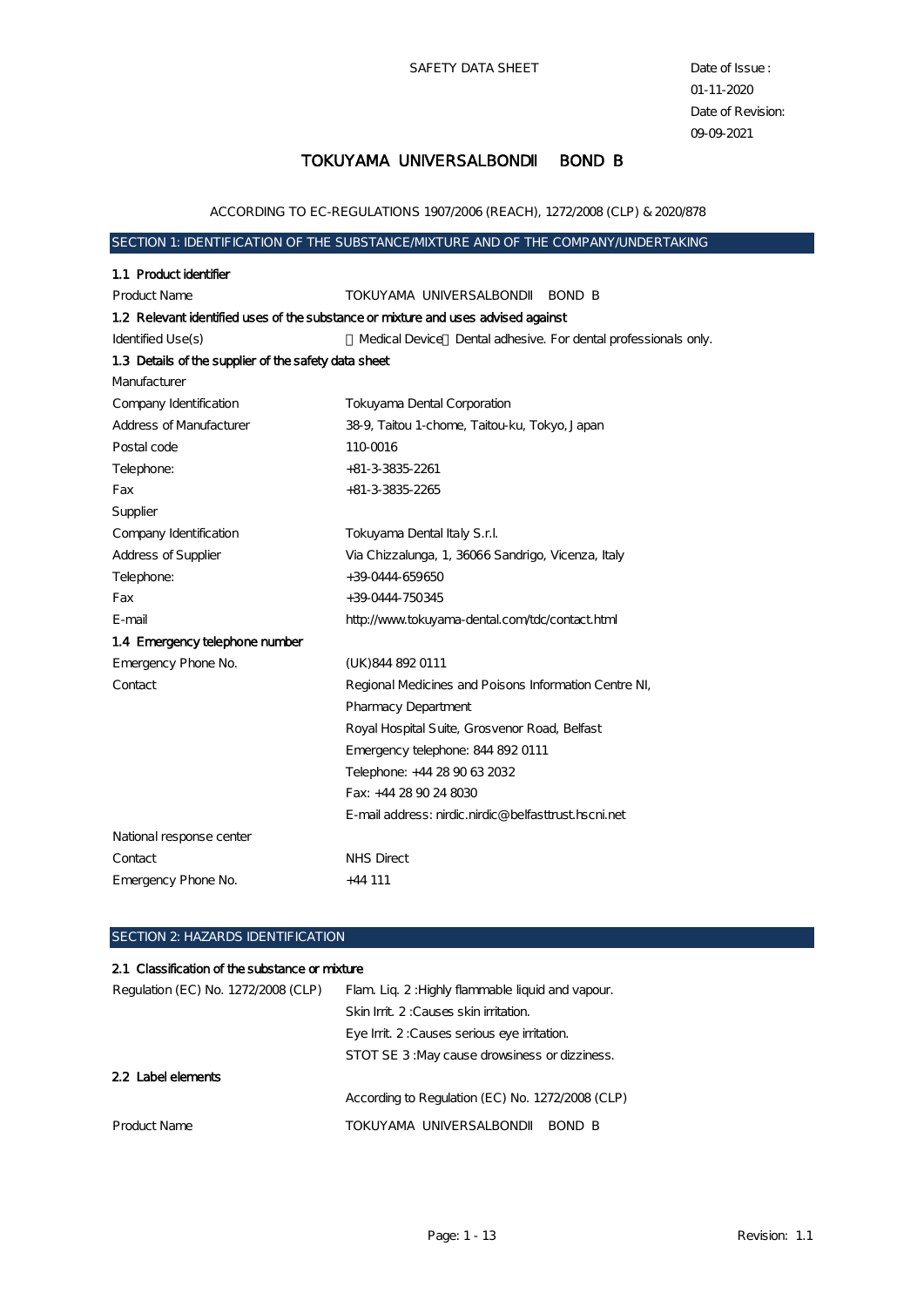# TOKUYAMA UNIVERSALBOND BOND B

| Hazard Pictogram(s)                             | GHS <sub>02</sub><br>GHS07                                                                                                                                                                                                                                                                                                                                                                                                                                                                                                                                           |
|-------------------------------------------------|----------------------------------------------------------------------------------------------------------------------------------------------------------------------------------------------------------------------------------------------------------------------------------------------------------------------------------------------------------------------------------------------------------------------------------------------------------------------------------------------------------------------------------------------------------------------|
| Signal Word(s)                                  | Danger                                                                                                                                                                                                                                                                                                                                                                                                                                                                                                                                                               |
| Hazard Statement(s)                             | H225: Highly flammable liquid and vapour.<br>H315: Causes skin irritation.<br>H319. Causes serious eye irritation.<br>H336 May cause drowsiness or dizziness.                                                                                                                                                                                                                                                                                                                                                                                                        |
| Precautionary Statement(s)                      | P210 Keep away from heat, hot surfaces, sparks, open flames and other ignition<br>sources. No smoking.<br>P280. Wear protective gloves/protective clothing/eye protection/face protection.<br>P302+P352: IF ON SKIN: Wash with plenty of water.<br>P305+P351+P338: IF IN EYES: Rinse cautiously with water for several minutes.<br>Remove contact lenses, if present and easy to do. Continue rinsing.<br>P337+P313: If eye irritation persists: Get medical advice/attention.<br>P501: Dispose of contents in accordance with local, state or national legislation. |
| 2.3 Other hazards<br>2.4 Additional Information | None known. This product does not contain any substances classified as PBT or<br>vPvB.<br>Endocrine disrupting properties: Not known.                                                                                                                                                                                                                                                                                                                                                                                                                                |
|                                                 | Contains: Acetone.<br>For full text of HP Statements see section 16.                                                                                                                                                                                                                                                                                                                                                                                                                                                                                                 |

#### SECTION 3: COMPOSITION/INFORMATION ON INGREDIENTS

#### 3.1 Substances

Not applicable.

#### 3.2 Mixtures

| Hazard            |
|-------------------|
| Pictogram(s)      |
| GHSO2             |
| GHS07             |
|                   |
| GHS <sub>02</sub> |
| GHS <sub>07</sub> |
|                   |
|                   |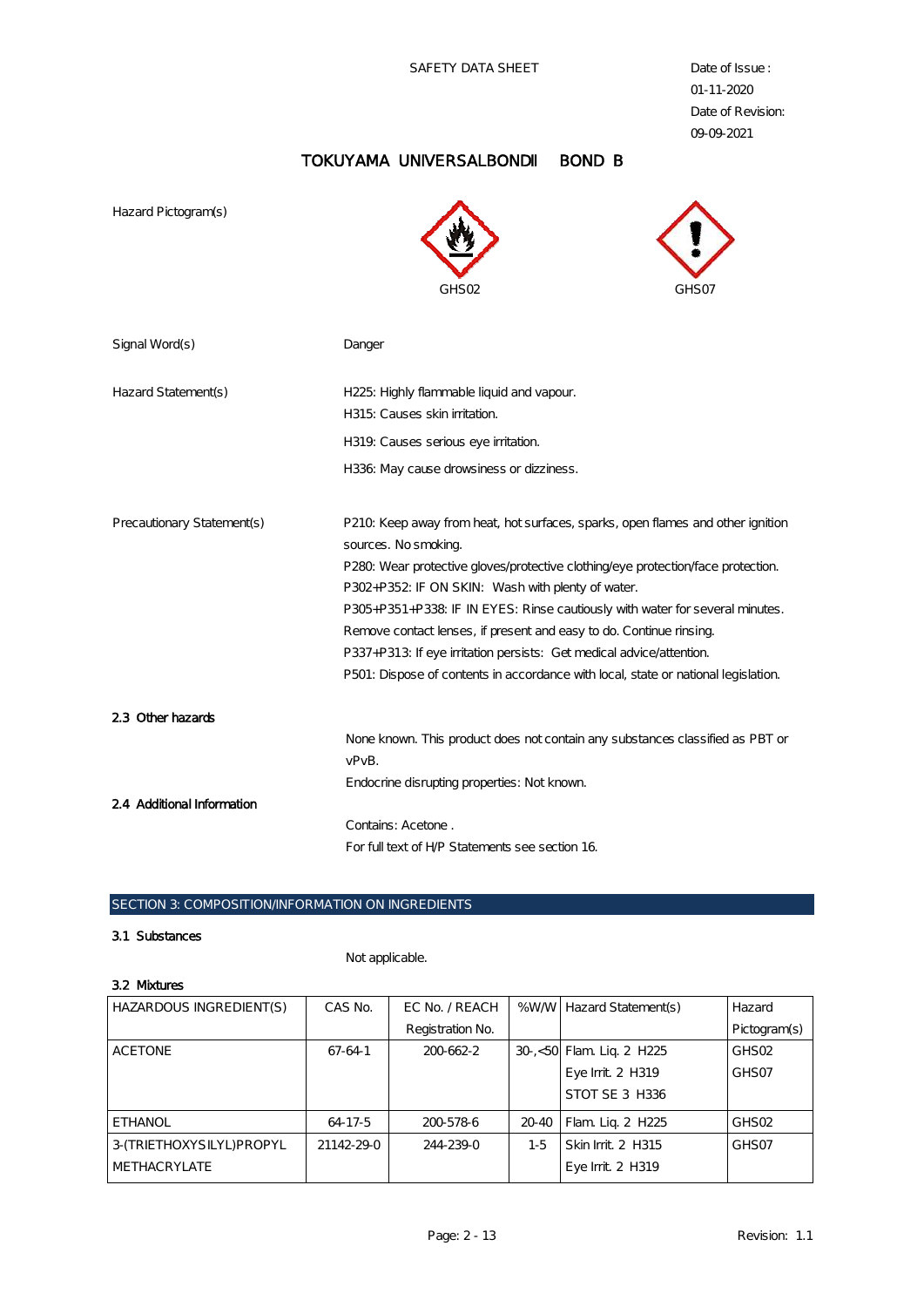### TOKUYAMA UNIVERSALBOND BOND B

| 1.1.3.3 TETRAMETHYLBUTYL  | 5809085  | 227-369-2 | $1-2$ | Acute Tox. 4 H302      | GHS <sub>05</sub> |
|---------------------------|----------|-----------|-------|------------------------|-------------------|
| <b>HYDROPEROXIDE</b>      |          |           |       | l Skin Corr. 1B H314   | GHS <sub>07</sub> |
|                           |          |           |       | Eye Dam. 1 H318        |                   |
| 26 DI-tert-BUTYL-p-CRESOL | 128.37-0 | 204-881-4 | < 0.1 | Aquatic Chronic 1 H410 | GHS <sub>09</sub> |

| HAZARDOUS INGREDIENT(S)                   | CAS No. | Specific concentration limits | M-factor. ATE |                          |
|-------------------------------------------|---------|-------------------------------|---------------|--------------------------|
| 1, 1, 3, 3-tetramethylbutyl hydroperoxide | 5809085 |                               |               | Acute Tox. 4 (H302): 500 |

Contains no non-classified vPvB substances.

Contains no non-classified substances with a Union workplace exposure limit.

For full text of H/P Statements see section 16.

# SECTION 4: FIRST AID MEASURES

| 4.1 Description of first aid measures                                          |                                                                                                                                                                                                   |  |
|--------------------------------------------------------------------------------|---------------------------------------------------------------------------------------------------------------------------------------------------------------------------------------------------|--|
| General                                                                        | Description of first aid measures : Rescuers should put on approved respiratory<br>protection before entering the area to render first aid. If signs symptoms continue,<br>get medical attention. |  |
| <b>Inhalation</b>                                                              | Remove person to fresh air and keep comfortable for breathing. Call a POISON                                                                                                                      |  |
|                                                                                | CENTER/doctor if you feel unwell.                                                                                                                                                                 |  |
| Skin Contact                                                                   | Rinse skin with water. Take off immediately all contaminated clothing and wash it                                                                                                                 |  |
|                                                                                | before reuse. If skin initation occurs: Get medical advice/attention. Special                                                                                                                     |  |
|                                                                                | treatment: Observe directions on label and instructions for use.                                                                                                                                  |  |
| Eye Contact                                                                    | If substance has got into the eyes, immediately wash out with plenty of water for                                                                                                                 |  |
|                                                                                | several minutes. Remove contact lenses, if present and easy to do. Continue                                                                                                                       |  |
|                                                                                | rinsing. If eye irritation persists: Get medical advice/attention.                                                                                                                                |  |
| Ingestion                                                                      | Rinse mouth. Do NOT induce vomiting. Get medical advice/attention if you feel                                                                                                                     |  |
|                                                                                | unwell                                                                                                                                                                                            |  |
| 4.2 Most important symptoms and effects, both acute and delayed                |                                                                                                                                                                                                   |  |
|                                                                                | Allergic contact dermatitis. Skin irritation. Eye irritation. Salivation. Cough.                                                                                                                  |  |
|                                                                                | Drowsiness. Dizziness. Headache. Sore throat. Nausea. Vomiting.                                                                                                                                   |  |
|                                                                                | Unconsciousness.                                                                                                                                                                                  |  |
| 4.3 Indication of any immediate medical attention and special treatment needed |                                                                                                                                                                                                   |  |
|                                                                                | Special treatment: Observe directions on label and instructions for use. Call a                                                                                                                   |  |
|                                                                                | POISON CENTER/doctor if you feel unwell. Treat symptomatically.                                                                                                                                   |  |

| <b>SECTION 5: FIREFIGHTING MEASURES</b>                   |                                                                                         |  |  |
|-----------------------------------------------------------|-----------------------------------------------------------------------------------------|--|--|
| 5.1 Extinguishing media                                   |                                                                                         |  |  |
| Suitable Extinguishing media                              | Carbon dioxide, Dry powder, Water spray, Alcohol resistant foam                         |  |  |
| Unsuitable extinguishing media                            | Water jet spray                                                                         |  |  |
| 5.2 Special hazards arising from the substance or mixture |                                                                                         |  |  |
|                                                           | Highly flammable liquid and vapour. May decompose in a fire, giving off toxic and       |  |  |
|                                                           | irritant vapours. Heating of containers may cause pressure rise, with risk of bursting. |  |  |
| 5.3 Advice for firefighters                               |                                                                                         |  |  |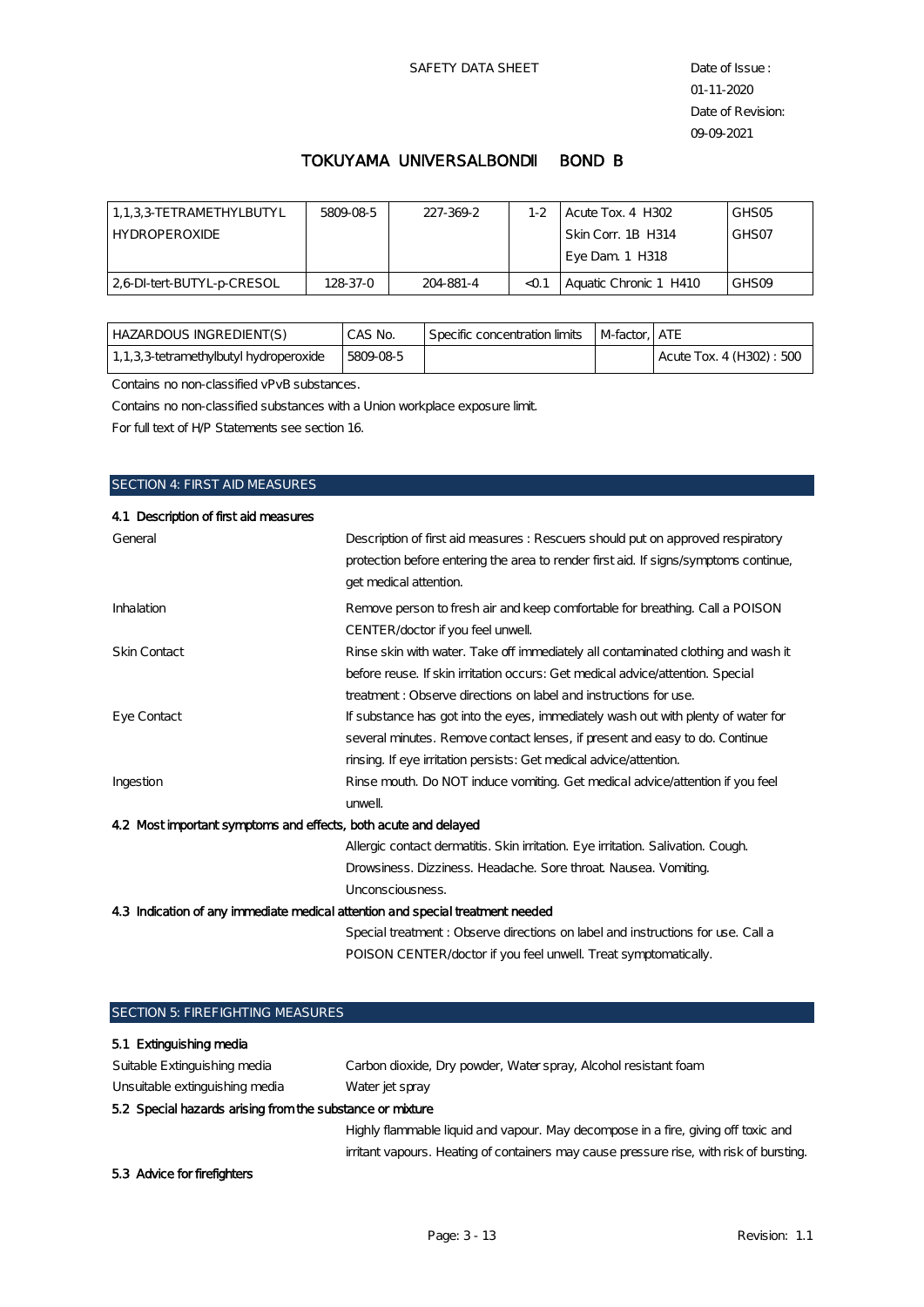Keep upwind. Fire fighters should wear complete protective clothing including selfcontained breathing apparatus. If it is safe to do so, containers should be removed from fire area because they are likely to rupture under fire conditions. Fire fighters should wear complete protective clothing including self-contained breathing apparatus.

#### SECTION 6: ACCIDENTAL RELEASE MEASURES

| 6.1 Personal precautions, protective equipment and emergency procedures |                                                                                       |
|-------------------------------------------------------------------------|---------------------------------------------------------------------------------------|
|                                                                         | Wear protective clothing as per section 8 No action should be taken involving         |
|                                                                         | personal risk. Evacuate area. Provide adequate ventilation. Keep away from heat,      |
|                                                                         | hot surfaces, sparks, open flames and other ignition sources. No smoking. IF ON       |
|                                                                         | CLOTHING: Remove contaminated clothing immediately. Avoid inhalation of               |
|                                                                         | vapours. In case of inadequate ventilation wear respiratory protection. Avoid contact |
|                                                                         | with skin and eyes.                                                                   |
| 6.2 Environmental precautions                                           |                                                                                       |
|                                                                         | Do not allow into any sewer on the ground, or into any body of water.                 |
| 6.3 Methods and material for containment and cleaning up                |                                                                                       |
|                                                                         | Wear protective clothing as per section 8 No open flames, no sparks and no            |
|                                                                         | smoking. If safe to do so: Eliminate sources of ignition. Use non-sparking tools.     |
|                                                                         | Absorb spillage in suitable inert material. Place in sealable container. Keep         |
|                                                                         | container tightly closed. Wash thoroughly after dealing with spillage. Disposal       |
|                                                                         | considerations: See Section: 13                                                       |
| 6.4 Reference to other sections                                         |                                                                                       |
|                                                                         | See Also Section 8, 13.                                                               |

## SECTION 7: HANDLING AND STORAGE

| 7.1 Precautions for safe handling                                |                                                                                      |
|------------------------------------------------------------------|--------------------------------------------------------------------------------------|
|                                                                  | Keep away from heat, hot surfaces, sparks, open flames and other ignition sources.   |
|                                                                  | No smoking. Keep container tightly closed. Use explosion-proof                       |
|                                                                  | electrical/ventilating/lighting/equipment. Use non-sparking tools. Take action to    |
|                                                                  | prevent static discharges. Wear protective gloves/protective clothing/eye            |
|                                                                  | protection/face protection. Wash hands and exposed skin thoroughly after handling.   |
|                                                                  | Avoid breathing dust/fume/gas/mist/vapours/spray. Use only outdoors or in a well-    |
|                                                                  | ventilated area. Do not subject to grinding/shock/friction. Avoid contact with skin, |
|                                                                  | eyes or clothing. Keep away from food, drink and animal feedingstuffs.               |
|                                                                  | Contaminated work clothing should not be allowed out of the workplace. Keep          |
|                                                                  | containers properly sealed when not in use. Do not handle broken package without     |
|                                                                  | protective equipment.                                                                |
| 7.2 Conditions for safe storage, including any incompatibilities |                                                                                      |
|                                                                  | Keep away from heat, hot surfaces, sparks, open flames and other ignition sources.   |
|                                                                  | No smoking. Keep away from direct sunlight. Store in a well-ventilated place. Keep   |
|                                                                  | cool Keep container tightly closed. Store locked up. Store in dry place.             |
| Storage temperature                                              | Storage temperature $(°C)$ : $0.25°C$ .                                              |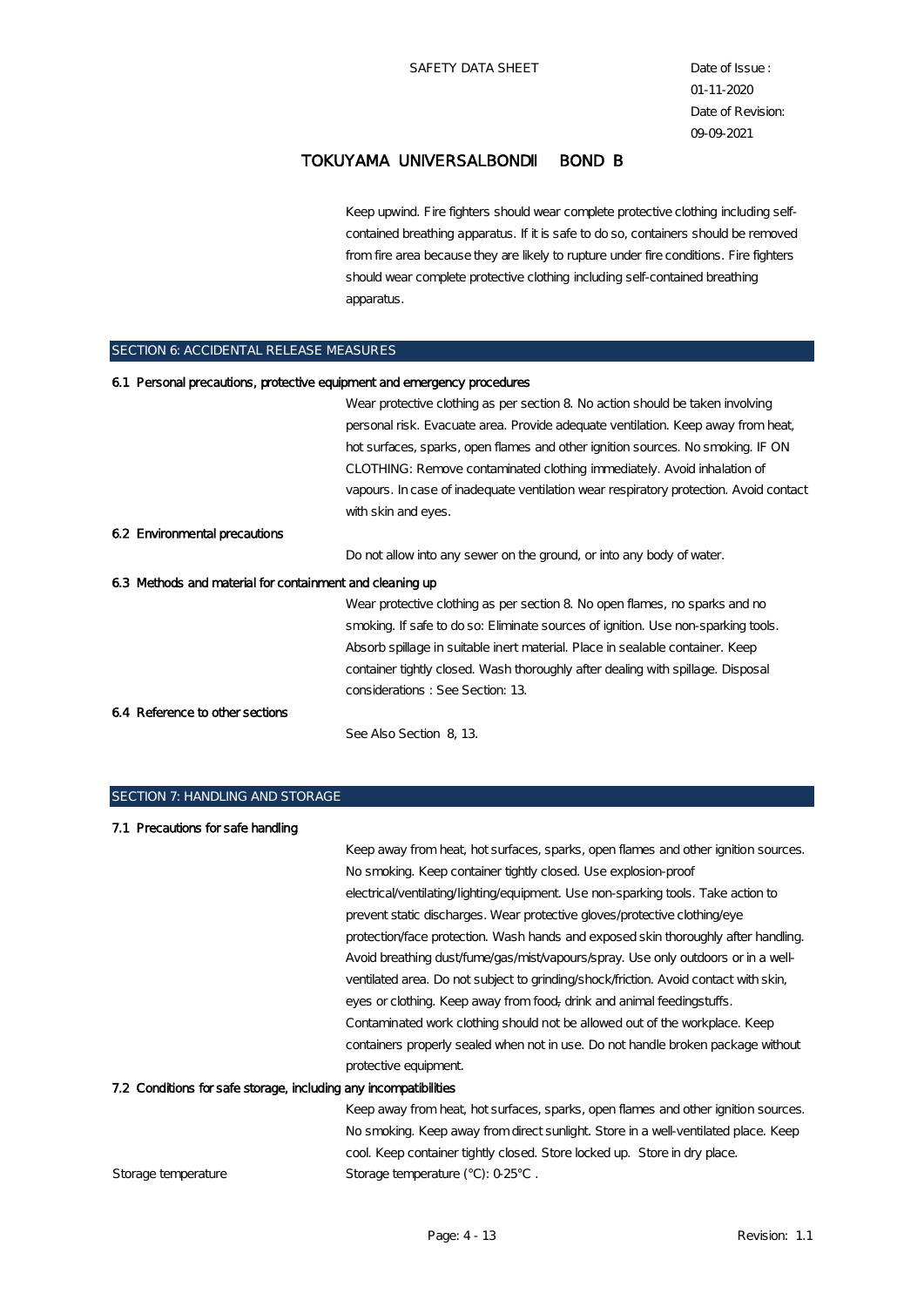| Storage life            | Stable under normal conditions.                                        |
|-------------------------|------------------------------------------------------------------------|
| Incompatible materials  | Incompatible with organic peroxides. Oxidizing agents, Acids, Alkalis. |
| 7.3 Specific end use(s) |                                                                        |
|                         | Medical Device Dental adhesive. For dental professionals only.         |

# SECTION 8: EXPOSURE CONTROLS/PERSONAL PROTECTION

#### 8.1 Control parameters

8.1.1 Occupational Exposure Limits

| Occupational Exposure Limits |          |      |                                                                                                  |      |      |              |
|------------------------------|----------|------|--------------------------------------------------------------------------------------------------|------|------|--------------|
| SUBSTANCE.                   | CAS No.  |      | LTEL (8 hr TWA ppm) LTEL (8 hr TWA mg/m <sup>3</sup> ) STEL (ppm) STEL (mg/m <sup>3</sup> ) Note |      |      |              |
| Acetone                      | 67-64-1  | 500  | 1210                                                                                             | 1500 | 3620 |              |
| Acetone                      | 67-64-1  | 500  | 1210                                                                                             |      |      | <b>IOELV</b> |
| Ethanol                      | 64-17-5  | 1000 | 1920                                                                                             |      |      |              |
| 2,6 Di-tert-butyl-p-cresol   | 128.37-0 |      | 10                                                                                               |      |      |              |
| 2,6 Di-tert-butyl-p-cresol   | 128-37-0 |      | 10                                                                                               |      |      | Comp,        |

| Region         | Source                                                                  |
|----------------|-------------------------------------------------------------------------|
| EU             | <b>EU Occupational Exposure Limits</b>                                  |
| United Kingdom | UK Workplace Exposure Limits EH40/2005 (Fourth edition, published 2020) |
| Remark         | <b>Notes</b>                                                            |
| <b>IOELV</b>   | Indicative Occupational Exposure Limit Values.                          |

#### 8.2 Exposure controls

8.2.1. Appropriate engineering controls Provide adequate ventilation. Use explosion-proof

electrical/ventilating/lighting/equipment. Observe any occupational exposure limits for the product or ingredients.

| <b>Eye Protection</b>  | Wear eye protection with side protection (EN166).                                                                                                                                                                                                                                                                                     |
|------------------------|---------------------------------------------------------------------------------------------------------------------------------------------------------------------------------------------------------------------------------------------------------------------------------------------------------------------------------------|
| Skin protection        | Wear protective clothing and gloves: Impervious gloves (EN 374). Chemical-<br>resistant, impervious gloves complying with an approved standard should be worn if<br>a risk assessment indicates skin contact is possible. Gloves should be changed<br>regularly to avoid permeation problems. Wear solvent-resistant apron and boots. |
| Respiratory protection | Normally no personal respiratory protection is necessary. Wear a suitable respirator<br>If the ventilation is not sufficient to keep the solvent vapour concentration below the<br>occupational limit values.                                                                                                                         |
| Thermal hazards        | None known.                                                                                                                                                                                                                                                                                                                           |

#### 8.2.2. Personal protection equipment

8.2.3. Environmental Exposure Controls Avoid release to the environment.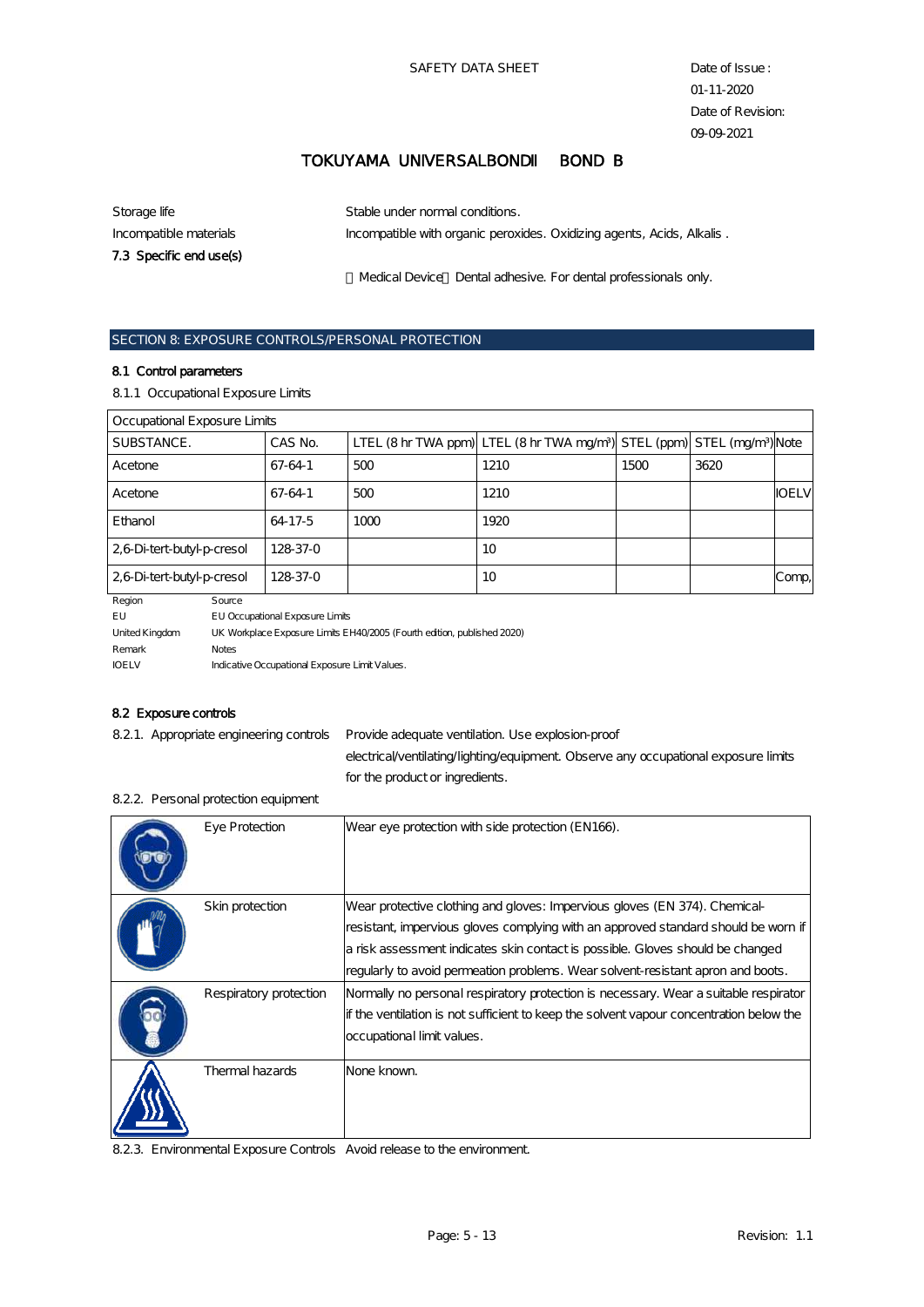#### SECTION 9: PHYSICAL AND CHEMICAL PROPERTIES

# 9.1 Information on basic physical and chemical properties

| Appearance                              | Liquid.                             |
|-----------------------------------------|-------------------------------------|
|                                         | Colour: Blue                        |
| Odour                                   | Characteristic                      |
| Odour threshold                         | Not known.                          |
| pH                                      | Not known.                          |
| Melting point/freezing point            | Not known.                          |
| Initial boiling point and boiling range | Not known.                          |
| <b>Flash Point</b>                      | $-8.3$                              |
| Evaporation rate                        | Not known.                          |
| Flammability (solid, gas)               | Highly flammable liquid and vapour. |
| Upper/lower flammability or explosive   | Not known.                          |
| limits                                  |                                     |
| Vapour pressure                         | Not known.                          |
| Vapour density                          | Not known.                          |
| Density (g/ml)                          | 0.85                                |
| Relative density                        | Not known.                          |
| Solubility(ies)                         | Solubility (Water) : Not known.     |
|                                         | Solubility (Other) : Not known.     |
| Partition coefficient: n-octanol/water  | Not known.                          |
| Auto-ignition temperature               | Not known.                          |
| Decomposition Temperature ()            | Not known.                          |
| Viscosity                               | Not known.                          |
| Explosive properties                    | Not known.                          |
| Oxidising properties                    | Not known.                          |
| 9.2 Other information                   |                                     |
|                                         | None.                               |

| <b>SECTION 10. STABILITY AND REACTIVITY</b> |                                                                                     |  |
|---------------------------------------------|-------------------------------------------------------------------------------------|--|
| 10.1 Reactivity                             |                                                                                     |  |
|                                             | May react violently with: Oxidising materials. Organic peroxides hydroperoxides.    |  |
| 10.2 Chemical Stability                     |                                                                                     |  |
|                                             | Stable at normal ambient temperatures and when used as recommended. Stable          |  |
|                                             | under normal conditions.                                                            |  |
| 10.3 Possibility of hazardous reactions     |                                                                                     |  |
|                                             | May react violently with: Oxidising materials. Organic peroxides/hydroperoxides.    |  |
| 10.4 Conditions to avoid                    |                                                                                     |  |
|                                             | Avoid friction, sparks, or other means of ignition. Keep away from heat, sources of |  |
|                                             | ignition and direct sunlight. Avoid contact with moisture.                          |  |
| $10.5$ Incompatible materials               |                                                                                     |  |
|                                             | Strong oxidising agents, Acids, Alkalis.                                            |  |

## 10.6 Hazardous decomposition products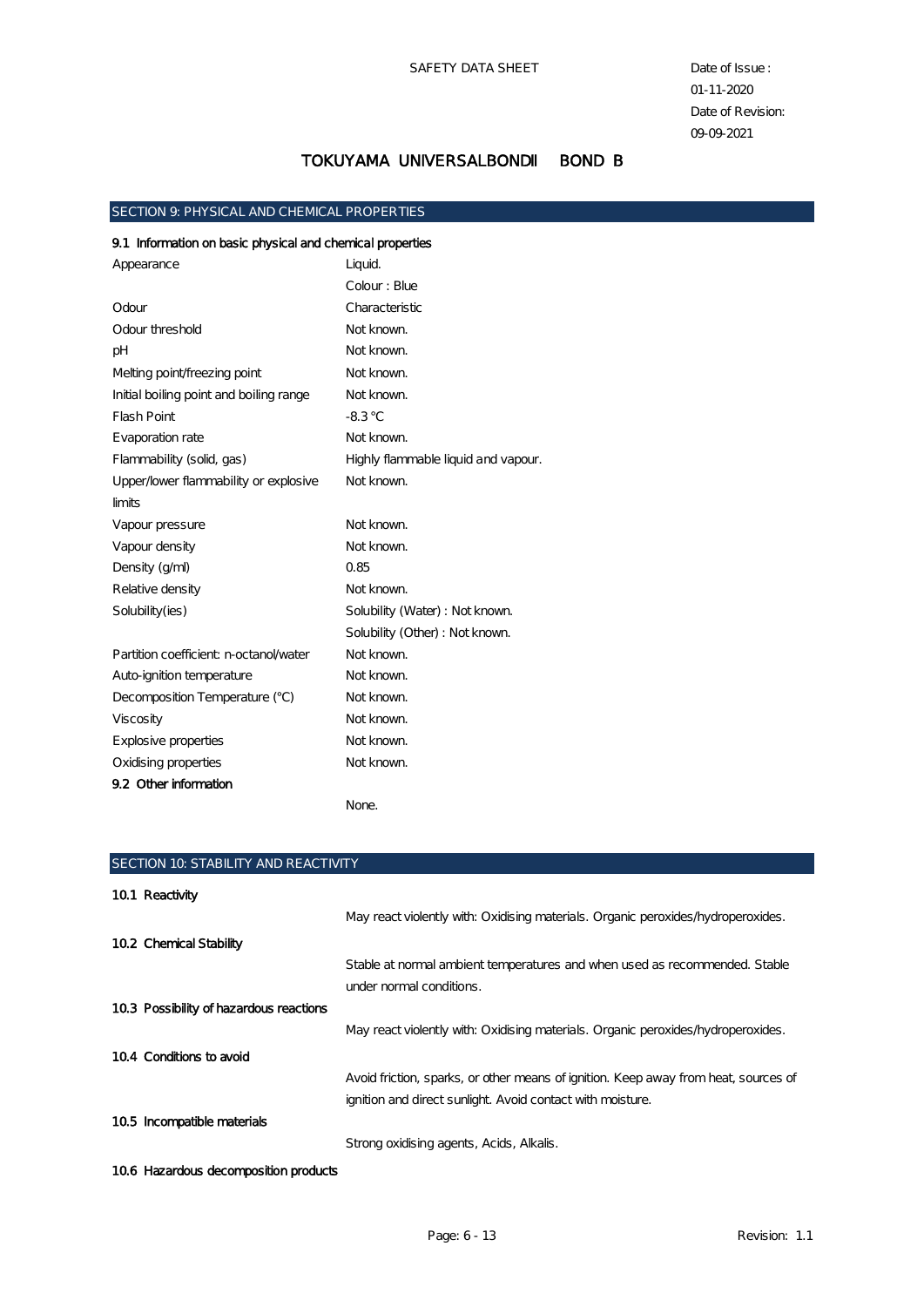Combustion or thermal decomposition may evolve toxic vapours. Toxic gases/vapours (Carbon monoxide, Carbon dioxide ) .

### SECTION 11: TOXICOLOGICAL INFORMATION

| 11.1 Information on toxicological effects     |                                                                                    |  |
|-----------------------------------------------|------------------------------------------------------------------------------------|--|
| Not classified.<br>Acute toxicity - Ingestion |                                                                                    |  |
|                                               | Calculated acute toxicity estimate (ATE) Calc ATE - 25000                          |  |
| Acute toxicity - Skin Contact                 | Not classified.                                                                    |  |
| Acute toxicity - Inhalation                   | Not classified.                                                                    |  |
| Skin corrosion/irritation                     | Calculation method: Causes skin irritation.                                        |  |
| Serious eye damage/irritation                 | Calculation method: Causes serious eye initation.                                  |  |
| Skin sensitization data                       | Not classified.                                                                    |  |
| Respiratory sensitization data                | Not classified.                                                                    |  |
| Germ cell mutagenicity                        | Not classified.                                                                    |  |
| Carcinogenicity                               | Not classified.                                                                    |  |
|                                               | 2,6 DI-tert-BUTYL-p-CRESOL                                                         |  |
|                                               | IARC carcinogenicity<br>IARC Group 3 Not classifiable as to its carcinogenicity to |  |
|                                               | humans.                                                                            |  |
|                                               | NTP carcinogenicity<br>Male : rat-negative, mice-negative                          |  |
|                                               | Female: rat-negative, mice-negative                                                |  |
| Reproductive toxicity                         | Not classified.                                                                    |  |
| Lactation                                     | Not classified.                                                                    |  |
| STOT - single exposure                        | Calculation method: May cause drowsiness or dizziness.                             |  |
| STOT - repeated exposure                      | Not classified.                                                                    |  |
| Aspiration hazard                             | Not classified.                                                                    |  |
| 11.2 Other information                        |                                                                                    |  |
| $Route(s)$ of entry                           | Skin, Eyes, Ingestion, Inhalation, Health effects: See section 4.2.                |  |
|                                               | Endocrine disrupting properties: Not known.                                        |  |

### SECTION 12: ECOLOGICAL INFORMATION

# 12.1 Toxicity Toxicity - Aquatic invertebrates Not classified.

| Toxicity - Fish                              | Not classified. |
|----------------------------------------------|-----------------|
| Toxicity - Algae                             | Not classified. |
| <b>Toxicity</b> - Sediment Compartment       | Not classified. |
| Toxicity - Terrestrial Compartment           | Not classified. |
| 12.2 Persistence and degradability           |                 |
|                                              | Not known.      |
| 12.3 Bioaccumulative potential               |                 |
|                                              | Not known.      |
| 12.4 Mobility in soil                        |                 |
|                                              | Not known.      |
| $\mathbf{r}$ is commentary that $\mathbf{r}$ |                 |

12.5 Results of PBT and vPvB assessment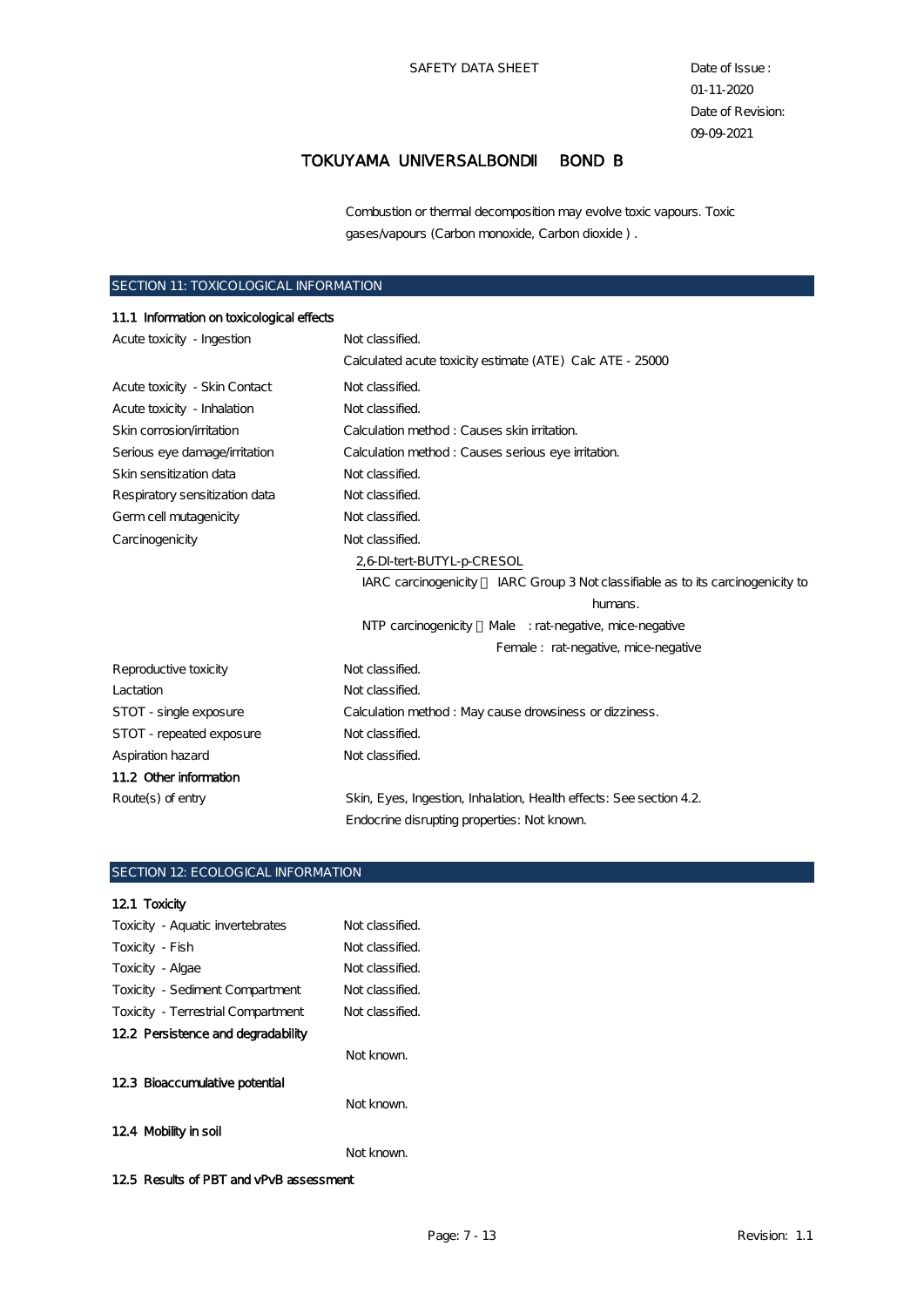SAFETY DATA SHEET Date of Issue :

01-11-2020 Date of Revision: 09-09-2021

# TOKUYAMA UNIVERSALBOND BOND B

|                                           | Not known.                                  |
|-------------------------------------------|---------------------------------------------|
| 126 Endocrine disrupting properties       |                                             |
|                                           | Endocrine disrupting properties: Not known. |
| 12.7 Other adverse effects                |                                             |
|                                           | Not known.                                  |
|                                           |                                             |
| <b>SECTION 13 DISPOSAL CONSIDERATIONS</b> |                                             |

| 13.1 Waste treatment methods |                                                                                    |  |  |
|------------------------------|------------------------------------------------------------------------------------|--|--|
|                              | Dispose of contents in accordance with local, state or national legislation. Empty |  |  |
|                              | containers or liners may retain some product residues and hence be potentially     |  |  |
|                              | hazardous. Recycle only completely emptied packaging. Containers must not be       |  |  |
|                              | punctured or destroyed by burning, even when empty. Do not allow to enter drains,  |  |  |
|                              | sewers or watercourses. Do NOT landfill Normal disposal is via incineration        |  |  |
|                              | operated by an accredited disposal contractor. Send to a licensed recycler,        |  |  |
|                              | reclaimer or incinerator. Dispose at suitable refuse site.                         |  |  |
| 13.2 Additional Information  |                                                                                    |  |  |
|                              | Disposal should be in accordance with local, state or national legislation.        |  |  |

### SECTION 14: TRANSPORT INFORMATION

 $\overline{\phantom{a}}$ 

| 14.1 UN number                                          |                  |
|---------------------------------------------------------|------------------|
| UN No.                                                  | 1133             |
| 14.2 UN proper shipping name                            |                  |
| UN proper shipping name                                 | <b>ADHESIVES</b> |
| 143 Transport hazard class (es)                         |                  |
| ADR/RID                                                 |                  |
| <b>ADR/RID Class</b>                                    | 3                |
| <b>ADR Classification Code</b>                          | F1               |
| <b>Special Provisions</b>                               | 640D             |
| <b>Limited Quantities</b>                               | 5L               |
| <b>Excepted Quantities</b>                              | E <sub>2</sub>   |
| <b>Emergency Action Code</b>                            | $-3YE$           |
| Mixed Packing Instructions for Packages P001 IBC02 R001 |                  |
| Special Packing Provisions for Packages PP1             |                  |
| Mixed Packing Instructions for Packages MP19            |                  |
| Packing Instructions for Portable Tanks                 | T4               |
| Special Provisions for Portable Tanks                   | TP1 TP8          |
| <b>Tank Code for Tanks</b>                              | <b>LGBF</b>      |
| Special Provisions for Tanks                            |                  |
| Vehicle for Tank Carriage                               | FL.              |
| <b>ADR Transport Category</b>                           | $\mathbf{2}$     |
| <b>Tunnel Restriction Code</b>                          | D/E              |
| Special Provisions for Carriage -                       |                  |
| Packages                                                |                  |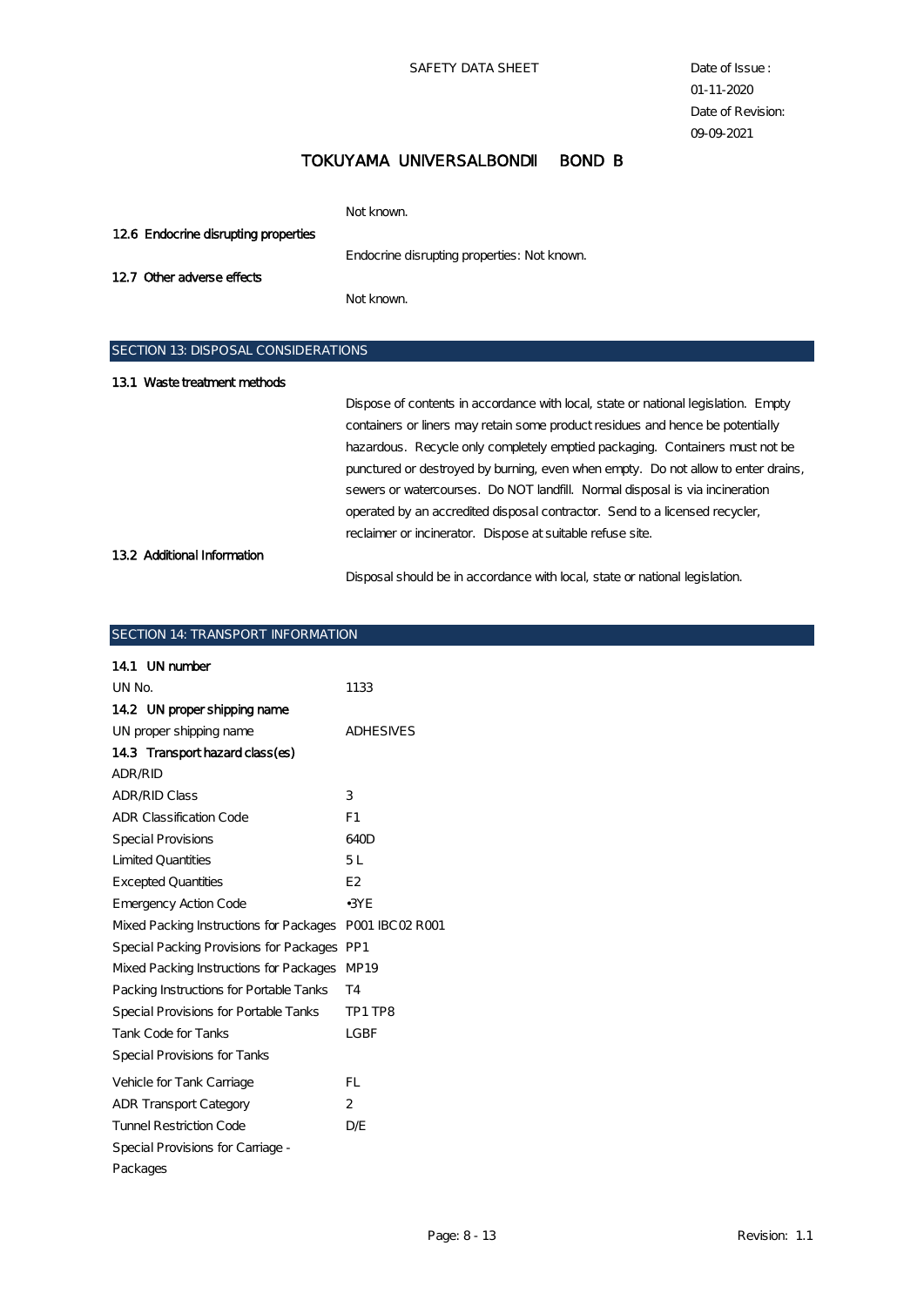# TOKUYAMA UNIVERSALBOND BOND B

Special Provisions for Carriage - Bulk

Special Provisions for Carriage - Loading,

| Unloading and Handling            |                                |
|-----------------------------------|--------------------------------|
| Special Provisions for Carriage - | S <sub>2</sub> S <sub>20</sub> |
| Operation                         |                                |
| ADR HIN                           | 33                             |

| <b>IMDG</b>                                             |                |
|---------------------------------------------------------|----------------|
| <b>IMDG</b> Class                                       | 3              |
| Special Provisions                                      | 640D           |
| <b>Limited Quantities</b>                               | 5 L            |
| <b>Excepted Quantities</b>                              | E <sub>2</sub> |
| Mixed Packing Instructions for Packages P001 IBC02 R001 |                |
| Special Packing Provisions for Packages PP1             |                |
| Packing Instructions for Portable Tanks                 | T4             |
| Special Provisions for Portable Tanks                   | TP1 TP8        |
| <b>IMDG EMS</b>                                         | $F-E. S-D$     |
| Stowage and Handling                                    | Category B     |
| Segregation                                             |                |
|                                                         |                |

Marine Pollutant

#### ICAO/IATA

| <b>IATA Proper Shipping Name</b>      | <b>ADHESIVES</b> |
|---------------------------------------|------------------|
| <b>Excepted Quantities</b>            | E2               |
| Passenger and Cargo Aircraft Limited  | Y341             |
| Quantities Packing Instructions       |                  |
| Passenger and Cargo Aircraft Limited  | 1L               |
| Quantities Max net Qty                |                  |
| Passenger and Cargo Aircraft Packing  | 353              |
| Instructions                          |                  |
| Passenger and Cargo Aircraft Max net  | 51.              |
| Qty                                   |                  |
| Cargo Aircraft Packing Instructions   | 364              |
| Cargo Aircraft Max net Qty            | 60L              |
| Special Provisions                    | A3               |
| Emergency Response Guidebook (ERG) 3L |                  |
| Code                                  |                  |

Labels  $\text{Labels}$  3

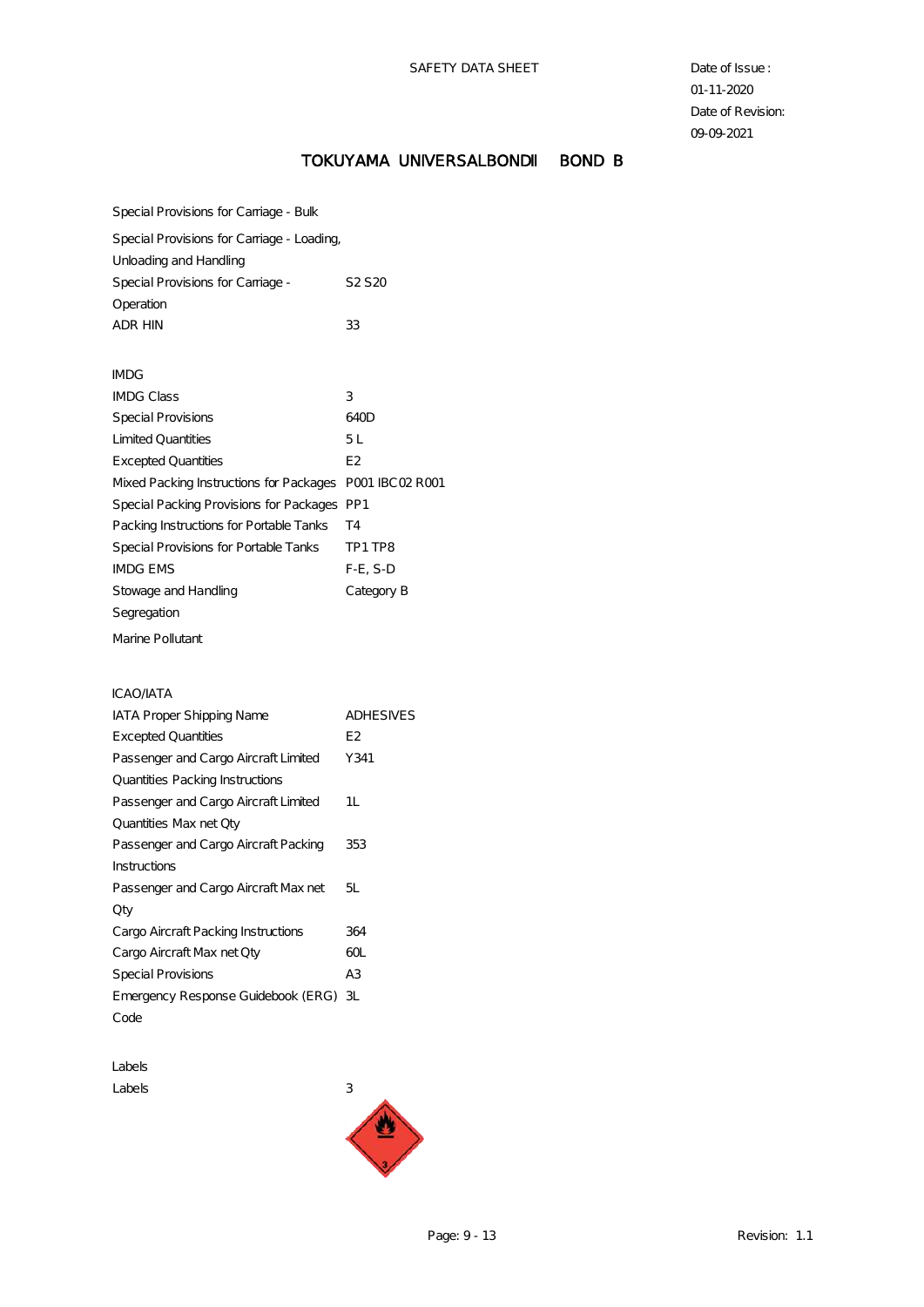| 144 Packing group                                                      |                                       |
|------------------------------------------------------------------------|---------------------------------------|
| Packing group                                                          | π                                     |
| 145 Environmental hazards                                              |                                       |
| Environmental hazards                                                  | Not classified as a Marine Pollutant. |
| 146 Special precautions for user                                       |                                       |
| Special precautions for user                                           | Not known.                            |
| 147 Transport in bulk according to Annex II of Marpol and the IBC Code |                                       |
|                                                                        |                                       |

No information available

#### SECTION 15: REGULATORY INFORMATION

#### 15.1 Safety, health and environmental regulations/legislation specific for the substance or mixture

| Luighan Régulators — Authorisations di tour resultations on esc             |                                                                                      |
|-----------------------------------------------------------------------------|--------------------------------------------------------------------------------------|
| Candidate List of Substances of Very                                        | Not listed                                                                           |
| High Concern for Authorisation                                              |                                                                                      |
| REACH: ANNEX XIV list of substances                                         | Not listed                                                                           |
| subject to authorisation                                                    |                                                                                      |
| REACH: Annex XVII Restrictions on the                                       | Not listed                                                                           |
| manufacture, placing on the market and                                      |                                                                                      |
| use of certain dangerous substances,                                        |                                                                                      |
| mixtures and articles                                                       |                                                                                      |
| Community Rolling Action Plan (CoRAP) 2,6 di-tert-butyl-p-cresol (128-37-0) |                                                                                      |
| Regulation (EC) N° 850/2004 of the                                          | Not listed                                                                           |
| European Parliament and of the Council                                      |                                                                                      |
| on persistent organic pollutants                                            |                                                                                      |
| Regulation (EC) N° 1005/2009 on                                             | Not listed                                                                           |
| substances that deplete the ozone layer                                     |                                                                                      |
| Regulation (EU) N° 649/2012 of the                                          | Not listed                                                                           |
| European Parliament and of the Council                                      |                                                                                      |
| concerning the export and import of                                         |                                                                                      |
| hazardous chemicals                                                         |                                                                                      |
| Directive 93/42/EEC                                                         | This product is a medical device as defined in Directive 93/42/EEC (MDD), which is   |
|                                                                             | invasive or used in direct physical contact with the human body, and therefore is    |
|                                                                             | exempt from the requirements of classification and labelling according to Regulation |
|                                                                             | (EC) No. 1272/2008 (CLP; Article 1, paragraph 5). Although not required, the         |
|                                                                             | product is classified and labelled according to the CLP regulation.                  |
| National regulations                                                        |                                                                                      |
| Other                                                                       | Not known.                                                                           |

European Regulations - Authorisations and/or Restrictions On Use

15.2 Chemical Safety Assessment

A REACH chemical safety assessment has not been carried out.

### SECTION 16: OTHER INFORMATION

The following sections contain revisions This is the first issue.or new statements: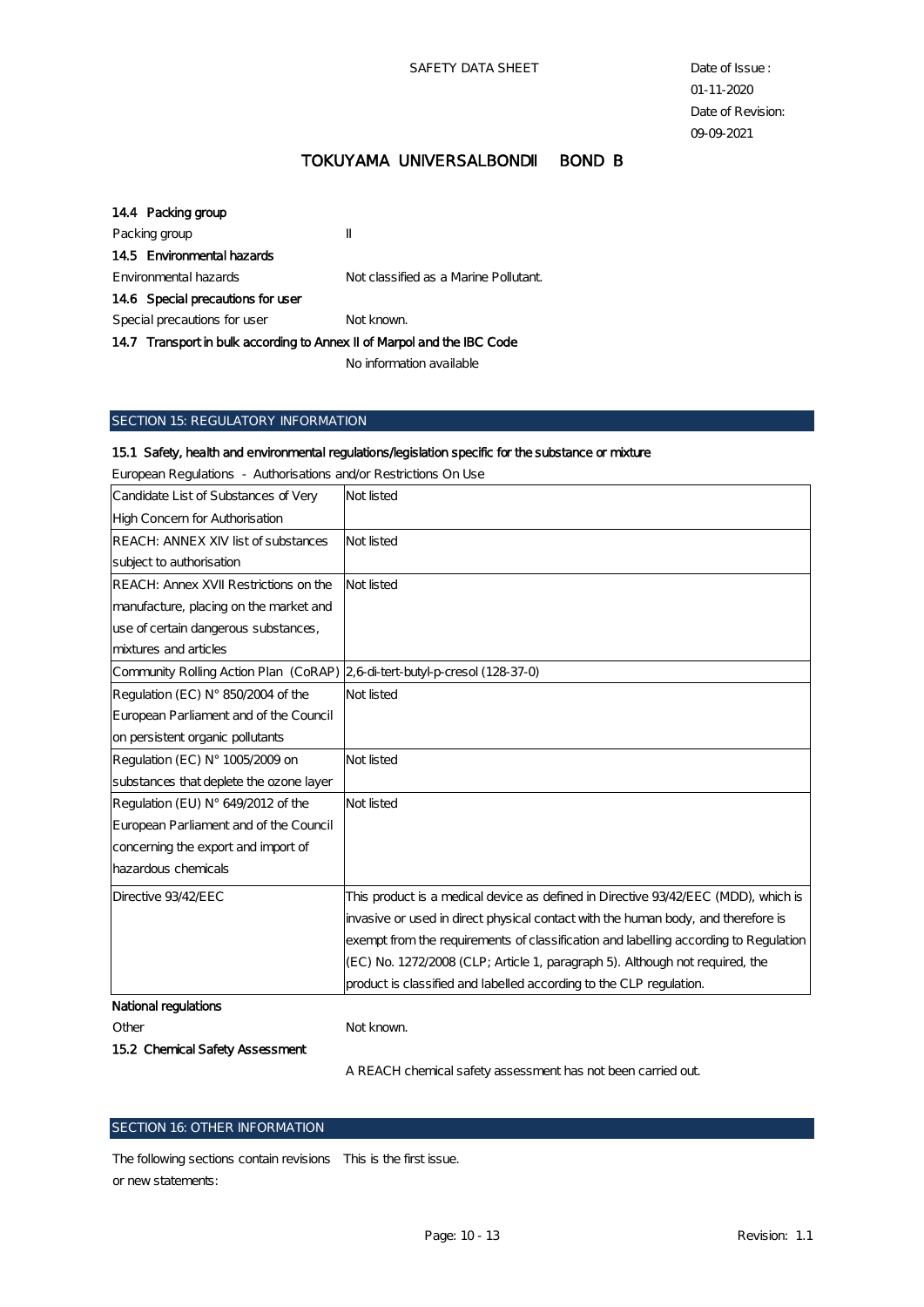# TOKUYAMA UNIVERSALBOND BOND B

Training advice Ensure operatives are trained to minimise exposure. Only trained personnel should

Date of First Issue 01/11/2020 Date of Revision 09/09/2020 Revision\_(UK) 1.1

use this material.

# LEGEND

Hazard Pictogram(s)





GHS05: GHS: Corrosion GHS09: GHS: Environment

| Hazard classification      | Flam Liq. 2: Flammable liquid, Category 2                                       |
|----------------------------|---------------------------------------------------------------------------------|
|                            | Acute Tox. 4: Acute toxicity, Category 4                                        |
|                            | Skin Corr. 1B: Skin corrosion/irritation, Category 1B                           |
|                            | Skin Irrit. 2: Skin corrosion/irritation, Category 2                            |
|                            | Eye Dam 1: Serious eye damage/irritation, Category 1                            |
|                            | Eye Irrit. 2: Serious eye damage/irritation, Category 2                         |
|                            | STOT SE 3: Specific target organ toxicity - single exposure, Category 3         |
|                            | Aquatic Chronic 1: Hazardous to the aquatic environment, Chronic, Category 1    |
|                            |                                                                                 |
| Hazard Statement(s)        | H225: Highly flammable liquid and vapour.                                       |
|                            | H302: Harmful if swallowed.                                                     |
|                            | H314: Causes severe skin burns and eye damage.                                  |
|                            | H315: Causes skin initation.                                                    |
|                            | H318 Causes serious eye damage.                                                 |
|                            | H319. Causes serious eye irritation.                                            |
|                            | H336: May cause drowsiness or dizziness.                                        |
|                            | H410. Very toxic to aquatic life with long lasting effects.                     |
|                            |                                                                                 |
| Precautionary Statement(s) | P210. Keep away from heat, hot surfaces, sparks, open flames and other ignition |
|                            | sources. No smoking.                                                            |
|                            | P233: Keep container tightly closed.                                            |
|                            | P240. Ground and bond container and receiving equipment.                        |
|                            | P241: Use explosion-proof electrical/ventilating/ighting/equipment.             |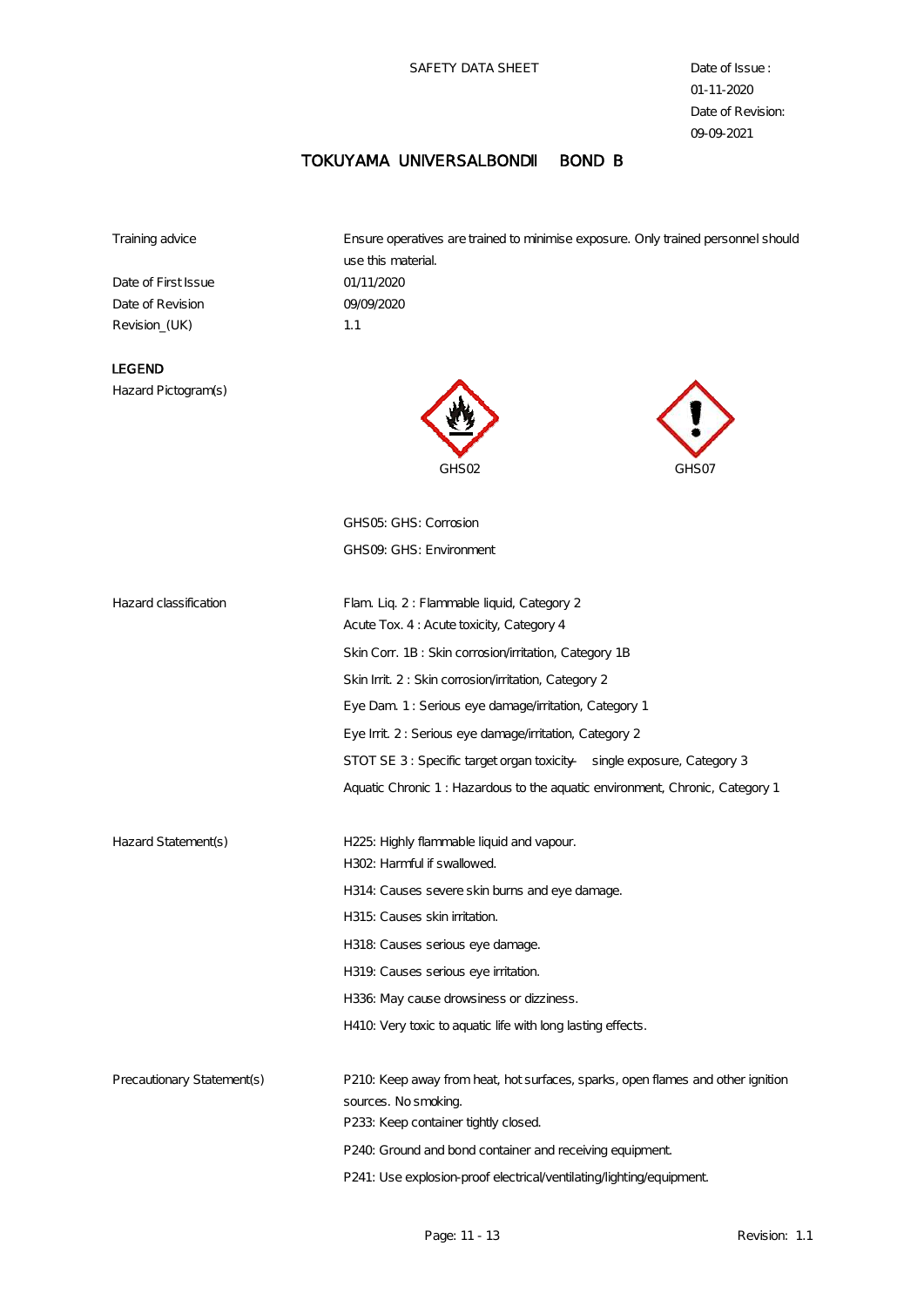P<sub>242</sub>: Use non-sparking tools.

P243: Take action to prevent static discharges.

P261: Avoid breathing dust/fume/gas/mist/vapours/spray.

P264: Wash hands and exposed skin thoroughly after handling.

P271: Use only outdoors or in a well-ventilated area.

P280: Wear protective gloves/protective clothing/eye protection/face protection.

P302+P352: IF ON SKIN: Wash with plenty of water.

P303+P361+P353: IF ON SKIN (or hair): Take off immediately all contaminated clothing. Rinse skin with water.

P304+P340: IF INHALED: Remove person to fresh air and keep comfortable for breathing.

P305+P351+P338: IF IN EYES: Rinse cautiously with water for several minutes. Remove contact lenses, if present and easy to do. Continue rinsing. P312: Call a POISON CENTER/doctor if you feel unwell.

P321: Specific treatment (see Medical Advice on this label).

P332+P313: If skin irritation occurs: Get medical advice/attention.

P337+P313: If eye irritation persists: Get medical advice/attention.

P362+P364: Take off contaminated clothing and wash it before reuse.

P370+P378: In case of fire: Use water spray, dry powder or carbon dioxide to extinguish.

P403+P233: Store in a well-ventilated place. Keep container tightly closed.

P403+P235: Store in a well-ventilated place. Keep cool.

P405: Store locked up.

P501: Dispose of contents in accordance with local, state or national legislation.

Acronyms ADN : European Agreement concerning the International Carriage of Dangerous Goods by Inland Waterways ADR : European Agreement concerning the International Carriage of Dangerous

Goods by Road

CAS : Chemical Abstracts Service

CLP : Regulation (EC) No 1272/2008 on classification, labelling and packaging of substances and mixtures

DNEL : Derived No Effect Level

EC : European Community

EINECS : European Inventory of Existing Commercial Chemical Substances

IATA : International Air Transport Association

IBC : Intermediate Bulk Container

ICAO : International Civil Aviation Organization

IMDG : International Maritime Dangerous Goods

LTEL : Long term exposure limit

PBT : Persistent, Bioaccumulative and Toxic

PNEC : Predicted No Effect Concentration